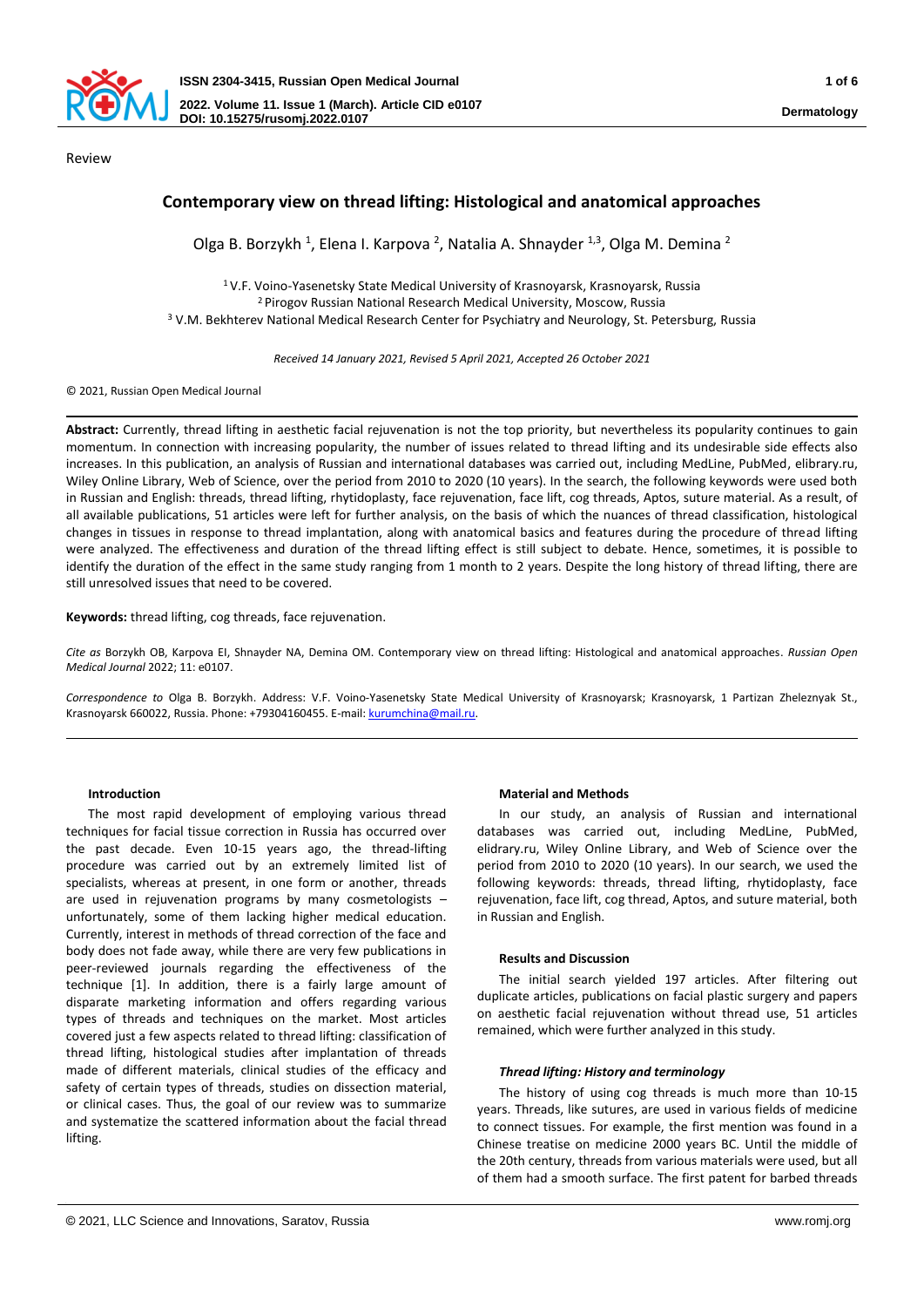

was received by Alcamo J.H. (1961), who made cuts on a polypropylene thread with a scalpel for better fixation in tissues. It was a suture with unidirectional cuts to repair tendons, and later a suture with cuts in both directions for better fixation was patented (Alan McKenzie, Tanner, 1972) [2].

Subsequently, work continued on the introduction and development of barbed threads used for facial rejuvenation during plastic surgery (Fukuda, 1984; Ruff, 1994) [3], and since the mid-1990s, a large number of different proposals have appeared for the use of nonabsorbable barbed threads from various materials for facial rejuvenation. Since 1994, elastic polycaproamide threads (Tissulift), developed by N. Serdev, have been used, and since 2003, Sasaki has proposed using suture threads based on polytetrafluoroethylene (Gore-Tex) for rejuvenation [4].

In Russia, in 1998, M.A. Sulamanidzhe suggested using polypropylene thread with notches for lifting the tissues – Aptos, which was announced at the International Conference in 2002. Since then, the Aptos product has become popular all over the world. After that, a thread with an increased number of notches was announced in 2003 by Woffles Lift (Wu W.T.L.), and in the USA after 2004, G. Ruff received approval for Contour Threads, which had spiral arrangement of notches (like DNA). N. Isse proposed using knots with resorbable cones instead of notches on a polypropylene thread as a fixing element of the thread [5].

Despite the variety of different nonabsorbable suture materials, polypropylene remained the most widely used option (as the most predictable and bioinert material). Since the 2000s, the era of resorbable sutures has begun, with polydioxanone (PDO) sutures being the most developed in South Korea, and polycaprolactone or polylactic acid sutures prevailing in Russia, Europe and the United States.

There is a slight violation of semantic logic in the term *'thread lifting*': for example, the word 'lifting' presumes moving tissues upward, with fixation, but not all types of threads involve, actually, lifting tissues. In 2014, D.A. Gruzdev offered a classification of threads, including based on the effect of their use, which included biostimulating, reinforcing and lifting threads. This classification is convenient in practice, including when the consultation with a patient before the procedure, to discuss the expected effect of thread lifting, the expected recovery time and the longevity of the result.

#### *Thread classification*

In cosmetology, threads are used, the setting of which does not require tissue incision with subsequent suturing. After the implantation of threads, there is a histological reaction of tissues (regeneration and neocollagenesis), the creation of a skeleton of tissues, or movement of tissues. Depending on the prevailing effect, three types of threads are distinguished [6]:

- 1. Biostimulating
- 2. Reinforcing

The main effect of employing biostimulating threads is the activation of regeneration and subsequent neocollagenesis, due to the reaction of tissues to the chemical composition of the thread (and the presence of a foreign body), while the reinforcing and lifting effect is minimal or nonexistent. Most often, biostimulating threads are quite thin  $-$  up to 3-0 USP, they can be both textured or smooth.

Reinforcing threads are introduced with the aim of fixing soft tissues; they are able to create a framework in the area of application, followed by a histological reaction of regeneration and neocollagenesis. Most often, reinforcing threads have a larger diameter (2-0 USP, 1-0 USP) and have a fixing texture (notches, cones, etc.). An important condition for reinforcing threads is the bidirectionality of the notches: a thread that has notches in one direction is not able to hold itself and hold the tissue (without additional fixation). The notches can be mirrored towards the center or alternate.

Lifting threads always have fixation to the underlying dense inactive tissues (more often in the upper-lateral part of the face), the movement of soft tissues occurs during the procedure, and the subsequent return of tissues to their original position is impeded by the textural elements of the thread (notches oriented towards the fixation point  $-$  i.e., converging, cones, teeth, dents, etc.). Another option for fixing the displaced soft tissues is by forming a ring when placing the threads. Most often, lifting sutures have a size of 2-0 USP or 1-0 USP, which provides mechanical strength of the suture. They are equipped with needles that provide fixation of the suture to the underlying tissues with subsequent tissue movement. If the lifting threads were installed without moving the tissues, they provide solely a reinforcing effect.

### *Thread material*

The threads used for facial rejuvenation are made from suture material. The requirements for such suture material include its non-allergenic, non-immunogenic, non-carcinogenic, and biocompatible properties [7].

By the material, from which the threads are made, they can be:

1. Nonabsorbable (permanent, nonresorbable) – threads based on polypropylene, silicone, gold, platinum and other nonbiodegradable materials;

2. Absorbable (resorbable) – threads based on PDO, caprolactone, polylactic acid and other biodegradable materials.

Most thread types are not stretchable (i.e., not elastic), but in recent years, nonabsorbable threads based on silicone coated with polyester have appeared: these are elastic threads. Besides, such thread is represented by interlacing of filaments rather than being monofilament [8]. The creators of such thread position it as creating a more natural movement of soft tissues, additionally to improved collagenesis, due to the interweaving of collagen fibers between the thread filaments.

Threads made of precious metals (gold and platinum) were initially claimed reinforcing, but with growing experience of their use, just their biostimulating function was noted; moreover, fragmentation of threads was often detected on radiographs [9].

The use of suture material based on polylactic acid was facilitated by data on the revitalizing effect of polylactic acid on fibroblasts. Threads based on polylactic acid (poly-L-lactide, PLLA) are biocompatible and do not cause rejection; they are bioactive, sensitive to enzymatic and chemical hydrolysis, and degrade after an average time span of 12 months (decomposing into carbon dioxide and water). Polycaprolactone has similar characteristics and revitalizing effect, which is somewhat less pronounced, but at the same time the threads of polylactic acid are stiffer and more fragile. To maximize positive characteristics of the threads, it is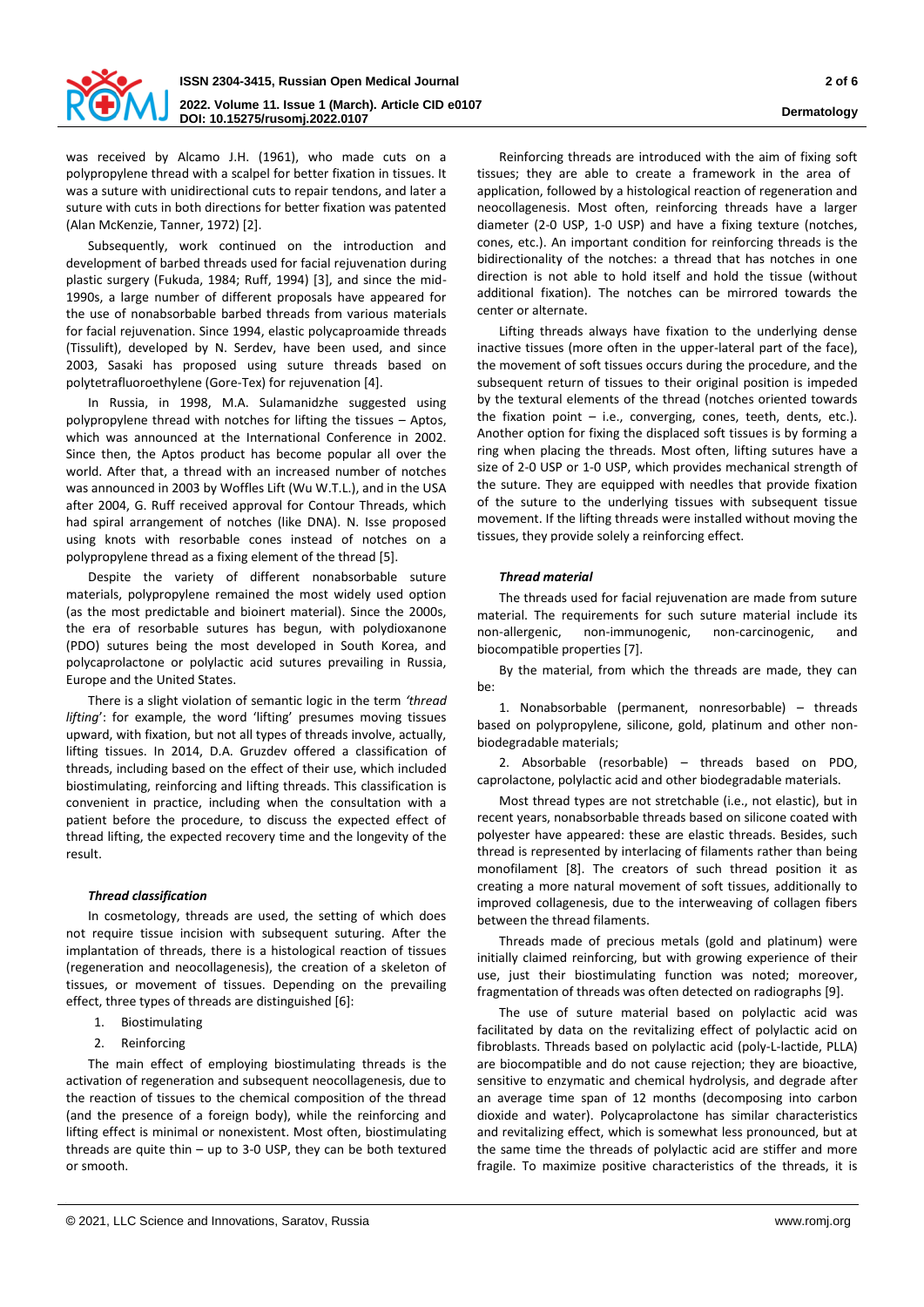

possible to combine polylactic acid and polycaprolactone into a copolymer [10, 11].

There are also the so-called 'partially resorbable threads' consisting of a nonabsorbable material (polypropylene), while the fixing elements on the thread surface (cones) are made of absorbable material (polylactic acid, more precisely a copolymer of glycolic and polylactic acids) [12].

Currently, nonresorbable sutures are used less due to delayed side effects, such as migration, chronic granulomatous inflammation, foreign body reaction and chronic pain syndrome [13-15].

#### *Histological response after thread implantation*

In response to the subdermal insertion of the thread, regeneration processes are triggered, similar to the wound healing process: inflammation, regeneration, scar formation and reorganization [16]. When implanting threads from various materials, a similar reaction is noted:

- Signs of weak inflammation with frail infiltration of histiocytes with single neutrophils in the area around the thread, the presence of macrophages, tissue edema (more pronounced at 2-3 weeks and declining by the 90th day) [17];

- Newly formed collagen fibers around the thread (oval-shaped fibrous capsule with fibroblasts inside), the process begins at 2 weeks, and the predominance of collagen structures over cellular assemblages is histologically obvious after 180 days [18];

- After 2-3 months, the growth of elastin fibers around the thread is also histologically noticeable;

- On the outer side of the fibrous capsule, neovascularization occurs (an increase in the density of small vessels) [19];

- Conducted studies highlight the absence of eosinophils, necrobiosis, granulomas, dystrophic changes in the hypodermis, nerve fibers and skin appendages, along with a vascular thrombosis [20, 21].

Typical histological changes in tissues may depend on the type of implanted threads:

- Enlargement of elastin fibers with implantation of polylactic acid threads;

- Minor reduction of subcutaneous adipose tissue in response to PDO thread implantation [22];

- An increase in the amount of collagen type I occurs when a PDO-based multifilament thread is implanted or when a monofilament polylactic thread is added to a PDO-based thread [10];

- Supplementary histological reactions of surrounding tissues were noted during implantation of cog threads when there was a greater number of myofibroblasts in the tissues, and the formation of a thicker fibrous capsule, along with a thickening of the dermis, were noted [23, 24]. Presumably, cog threads create significant tissue trauma, whereas myofibroblasts provide tissue contracture.

Histological evaluation of tissue with implanted gold threads 10 years later exhibited an unexpressed inflammatory reaction with several giant cells, and threads were surrounded by a fibrosis capsule and separately existing fibrous cords with moderate monocytic infiltrate [25].

Molecular analysis showed an increase in collagen type I and TGF-β1 in response to implantation of the PDO-barbed thread for 7 months and a corresponding initial infiltration of inflammatory

cells and fibroblasts around the implant, followed by the formation of a fibrous capsule [26].

Degradation of resorbable threads in tissues begins with hydrolysis due to the saturation of the thread with moisture. When the threads are saturated with moisture, they become weaker and unable to provide a mechanical effect on tissue retention [27]. Reabsorption occurs from the periphery to the center of the threads due to the action of the histiocytic reticular system [19]. The presence of non-reticulated hyaluronic acid may accelerate the degradation of threads (based on PDO) and serve a catalyst for the hydrolysis of the thread 24 hours after the contact, as was shown on the example of PDO threads [28].

PDO threads undergo the most rapid degradation; for example, smooth 4-0 USP threads begin losing their shape 12 weeks after the implantation; they fragment after 24 weeks, and dissolve after 48 weeks [29]. Threads made of polylactic acid are subject to a longer degradation, while those from polycaprolactone [Poly (ε-CaproLactone)] have an even longer resorption [11].

Most studies on thread resorption are carried out on animals, whereas clinical studies on patients often demonstrate a longer period of clinical effect, due to the formation of a fibrous capsule in place of the threads, already after the resorption of PDO threads [30, 31].

### *Anatomical aspects of thread-lifting procedure*

With age, there is a loss of support for the soft tissues of the face, hence their displacement downward and medially. Thread lifting is an alternative way to prevent age-related changes or return tissue to its original position [32], but this method is not an alternative to surgical facelift with comparable results [33].

The effectiveness of thread lifting is based on 2 mechanisms: histological (the formation of fibrosis around the thread) and mechanical (movement and retention of tissue due to incisions) [27].

When conducting thread lifting, there is no surgical separation of tissues, and the basis for this procedure is the presence of spaces (middle and lower premaxillary), described by Mendelson [34]. Along such spaces, tissue movement is performed: more superficial tissues slide over deeper ones [3].

The main anatomical layer for thread implantation is the layer of surficial facial fat pads. The latter are displaceable structures of soft tissues of the face, while the movement vector of the face is higher than that of the muscle-fascial layer. The threads are fixed in the subcutaneous fat due to the presence of a connective tissue component. The connective tissue component of subcutaneous adipose tissue is a complex of retaining ligaments, and the mechanical effect of the threads is associated with their fixation in the required position [34].

Threads with notches (or cones) are fixed to the connective tissue elements of the subcutaneous adipose tissue. After the thread is pulled through, and the soft tissues are moved to the fixation point, the notches open (like umbrellas) and hold the displaced tissues in this position; thus, the notches create a support structure for the corrected facial soft tissues. The retention of tissue by the notches in the initial position is not 100%. Almost always, after movement and tension of tissues, there is a weakening of tension and some 'sliding' of tissues along the threads in the opposite direction. In this case, partial (local)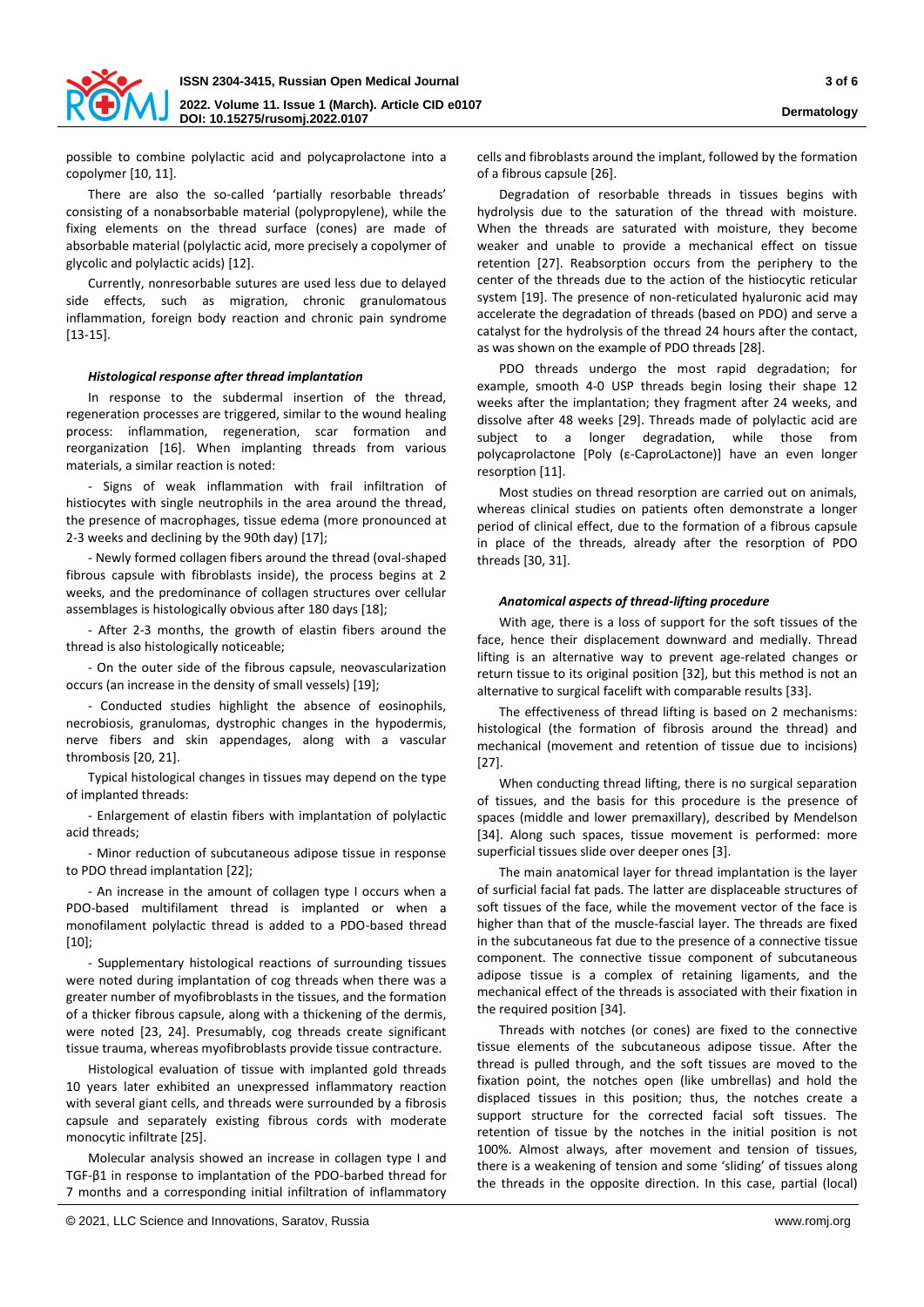

weakening of the thread could lead to such undesirable event as asymmetry [35].

Despite the fact that there are publications on the safety and efficacy of deep buccal fat reposition on cadavers [36], this method remains controversial, and the properties of soft tissues (including moisture filling, muscle movement, and vascular fullness) on cadaver material versus in vivo have significant differences. Also, the studies conducted on live patients are extremely limited in the number of patients [37]. The use of threads below the subcutaneous adipose tissue level may reduce the efficacy of the procedure (risk of displacement, rupture of the thread), as well as increase the risk of adverse events (damage to blood vessels and salivary gland, prolonged or chronic pains) [38].

## *Conducting thread-lifting procedure*

The Korean school of thread lifting uses PDO-based sutures (more often in recent publications), or else sutures based on polypropylene (more often in earlier studies) with notches, with access from the temporal region [39, 40]. There are also methods of threading in deep layers (buccal fat pack) or by means of using a loop through deep and superficial fat, which is not safe from an anatomical standpoint [41].

The European and Russian schools of thread lifting were initially dominated by the use of threads based on polypropylene, then polycaprolactone with polylactic acid was chosen as the preferred resorbable material. Most of the opinions, articles, manuals on the thread-lifting technique from foreign authors consider the excess tissue as a limitation on the use of this technique: for them, the ideal patient has minimal signs of aging, usually 35-45 years old [42]. At the same time, the recommendations of Russian specialists, as a rule, do not consider this trait a limitation [35].

A sufficiently large number of techniques involves a vector of tension (movement) towards the temporal region [43]; in addition, many techniques involve incisions at the place of the thread fixation, which is not permissible for use by cosmetologists.

Prior to the thread lifting, as a rule, local anesthesia is applied: topical cream when working with biostimulating threads, or infiltration with lidocaine (with the addition of epinephrine or adrenaline, and sometimes sodium bicarbonate solution is added) when working with reinforcing and lifting threads [44]. In some cases (intraoperative use of thread-lifting procedures by plastic surgeons), the procedures are conducted under general anesthesia. Intravenous sedation is used, for example, during the procedure in South Korea.

To reduce the risks of adverse events after the procedure, in addition to observing the basic rules of thread lifting, it is necessary to pay additional attention to antiseptics. Hence it is recommended to treat the face three times with antiseptic solutions, control the hair (to prevent them from getting subcutaneously during the implantation of the thread) and cover the patient with sterile sheets before the main procedure [45].

## *Efficacy and duration of the effect*

There are very few long-term studies on the efficacy of thread lifting. In this regard, there was (and still remains) a rather skeptical tone of some publications and comments on publications [1]. According to various studies, the duration of the thread-lifting effect can vary greatly, most often depending on used threads and

individual characteristics of the patient. According to various studies, the preservation of the result after thread lifting was for 12-24 months in 70% of patients, while the skin was becoming more elastic after that period; the duration of the effect in the middle third of the face was longer than in the area of the lower jaw (in the platysma zone) [46]. Other studies exhibited clinical efficacy from 1 month to 2.5 years [35, 47].

A large number of studies demonstrated that the duration of the effect from nonresorbable threads was longer than from threads made of absorbable material; although, according to Consiglio F., 2016, threads made of non-biodegradable material may lose their elasticity up to 56% within a year [48]. The unambiguity of published evidence is only related to the trend towards an increase in complications from the introduction of permanent threads.

Discussions on the duration of the effect of absorbable threads continue. It is believed that PDO threads have the shortest duration of the desired thread lifting outcome [49, 50]; however, the number of thread-lifting procedures has a clear current preponderance towards absorbable materials. The efficacy and durability of thread lifting is significantly higher when combined with other aesthetic procedures [51].

#### **Conclusion**

At the moment, thread lifting has undergone through the sufficient number of studies allowing us to talk about the effectiveness and safety of the method. Histological studies were carried out on various materials used for thread lifting, and they showed the difference in tissue response to thread implantation. Clinical efficacy is not so unambiguous, as data on the duration of the effect varied from 1 month to 2.5 years. The data on the severity of the clinical effect also varied: some publications gave a negative assessment of the clinical effect, while other studies confirmed highly satisfactory effect of the procedure. At the same time, it is worth noting the complexity of assessing the clinical effect. Most studies were based on subjective scales of satisfaction with aesthetic results, or on the results of photographic documentation. From the standpoint of safety, the use of thread lifting has been evaluated in histological, dissection and clinical studies.

Despite the large number of publications on thread lifting, there is still a dire need in studies on clinical application of thread lifting, aimed at finding an optimal implantation technique and choosing the most suitable patients for the procedure.

#### **Conflict of interest**

Authors declare no conflicts of interests.

#### **References**

- 1. Gülbitti HA, Colebunders B, Pirayesh A, Bertossi D, van der Lei B. Thread-lift sutures: Still in the lift? A systematic review of the literature. *Plast Reconstr Surg* 2018; 141(3): 341e-347e. [https://doi.org/10.1097/PRS.0000000000004101.](https://doi.org/10.1097/PRS.0000000000004101)
- 2. Ruff GL. The history of barbed sutures. *Aesthet Surg J* 2013; 33(3 Suppl): 12S-16S[. https://doi.org/10.1177/1090820X13498505.](https://doi.org/10.1177/1090820X13498505)
- 3. Wu WTL. Commentary on facial rejuvenation with fine barbed threads: The simple MIZ-lift. *Aesthetic Plast Surg* 2014; 38(1): 75-77. [https://doi.org/10.1007/s00266-013-0262-6.](https://doi.org/10.1007/s00266-013-0262-6)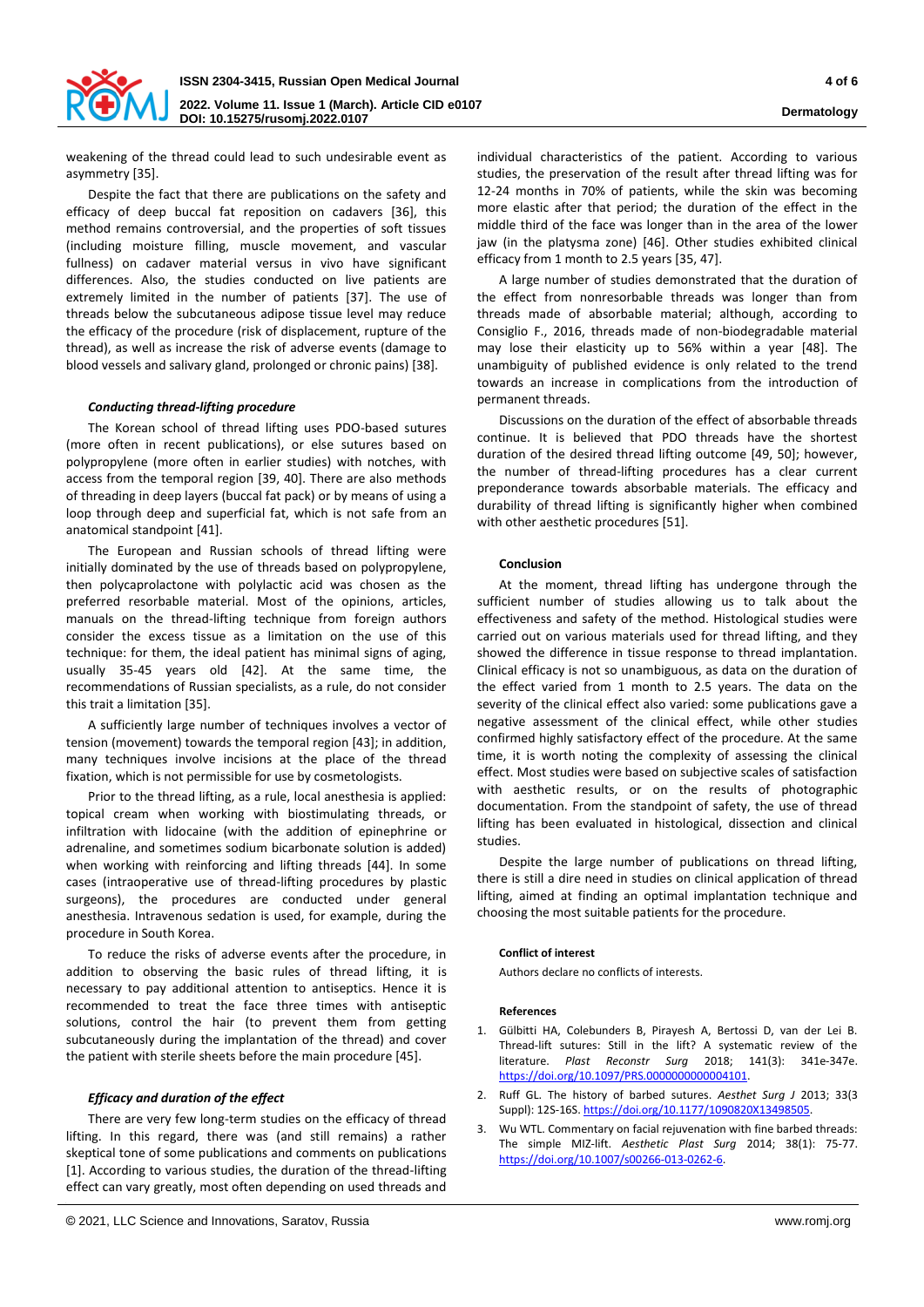

**2022. Volume 11. Issue 1 (March). Article CID e0107 DOI: 10.15275/rusomj.2022.0107**

- 4. Fukaya M. Long-term effect of the insoluble thread-lifting technique. *Clin Cosmet Investig Dermatol* 2017 Nov 14; 10: 483-491. [https://doi.org/10.2147/ccid.s150738.](https://doi.org/10.2147/ccid.s150738)
- 5. Paul MD. Barbed sutures in aesthetic plastic surgery: Evolution of thought and process. *Aesthet Surg J*. 2013; 33(3 Suppl): 17S-31S. [https://doi.org/10.1177/1090820X13499343.](https://doi.org/10.1177/1090820X13499343)
- 6. Kodyakov A, Gruzdev D, Fedorov P. A new approach to the classification of filamemts of rejuvenascence of skin of face and neck. *Journal of New Medical Technologies* 2014; 21(2): 104-109. Russian. [https://doi.org/10.12737/5011.](https://doi.org/10.12737/5011)
- 7. Shin KC, Bae TH, Kim WS, Kim HK. Usefulness of Gold Thread Implantation for Crow's Feet. *Arch Plast Surg* 2012; 39(1): 42-45. [https://doi.org/10.5999/aps.2012.39.1.42.](https://doi.org/10.5999/aps.2012.39.1.42)
- 8. Yu N, Yu P, Liu Z, Cho J, Zhang W, Liu Y, et al. Elastic thread modified minimal access cranial suspension lift for lower and middle third facial rejuvenation. *Medicine (Baltimore)* 2020; 99(13): e19381. [https://doi.org/10.1097/MD.0000000000019381.](https://doi.org/10.1097/MD.0000000000019381)
- 9. Yun HJ, Lee HJ. Numerous linear metallic densities on radiograph: Gold threads. *J Postgrad Med* 2016; 62(3): 208. [https://doi.org/10.4103/0022-3859.168267.](https://doi.org/10.4103/0022-3859.168267)
- 10. Shin JJ, Park TJ, Kim BY, Kim CM, Suh DH, Lee SJ et al. Comparative effects of various absorbable threads in a rat model. *J Cosmet Laser Ther* 2019; 21(3): 158-162. [https://doi.org/10.1080/14764172.2018.1493511.](https://doi.org/10.1080/14764172.2018.1493511)
- 11. Visco A, Scolaro C, Giamporcaro A, De Caro S, Tranquillo E, Catauro M. Threads made with blended biopolymers: Mechanical, physical and biological features. *Polymers (Basel)* 2019; 11(5): 901. [https://doi.org/10.3390/polym11050901.](https://doi.org/10.3390/polym11050901)
- 12. Archer KA, Garcia RE. Silhouette instalift: Benefits to a facial plastic surgery practice. Facial Plast Surg Clin North Am. 2019; 27(3): 341-353. [https://doi.org/10.1016/j.fsc.2019.03.006.](https://doi.org/10.1016/j.fsc.2019.03.006)
- 13. Yoo KH, Kim WS, Hong CK, Kim BJ. Chronic inflammatory reaction after thread lifting: Delayed unusual complication of nonabsorbable thread. *Dermatol Surg* 2015; 41(4): 510-513. [https://doi.org/10.1097/DSS.0000000000000327.](https://doi.org/10.1097/DSS.0000000000000327)
- 14. Tong LX, Rieder EA. Thread-lifts: A double-edged suture? A comprehensive review of the literature. *Dermatol Surg* 2019; 45(7): 931-940[. https://doi.org/10.1097/DSS.0000000000001921.](https://doi.org/10.1097/DSS.0000000000001921)
- 15. Tang S, Sun Z, Wu X, Wang YY, Zhang J. An innovative thread-lift technique for facial rejuvenation and complication management: A case report. *Medicine (Baltimore)* 2018; 97(21): e10547. [https://doi.org/10.1097/MD.0000000000010547.](https://doi.org/10.1097/MD.0000000000010547)
- 16. Morozov AM, Sergeev AN, Sergeev NA, Dubatolov GA, Ryzhova TS, Pakhomov MA et al. Modern methods of stimulating process of postoperative wounds regeneration. *Siberian Medical Review* 2020; (3): 54-60. Russian[. https://doi.org/10.20333/2500136-2020-3-54-60.](https://doi.org/10.20333/2500136-2020-3-54-60)
- 17. Choi Y, Kang M, Choi MS, Kim Song J, Lih E, Lee D et al. Biomechanical properties and biocompatibility of a non-absorbable elastic thread. *J Funct Biomater* 2019; 10(4): 51[. https://doi.org/10.3390/jfb10040051.](https://doi.org/10.3390/jfb10040051)
- 18. Jo DH, Baatarkhuyag A, Jo YE, Lee SH., Lee JD. A review of research trends in gold implantation therapy focused on gold thread, gold needle and gold bead. The Acupuncture. *Korean Acupuncture and Moxibustion Medicine Society* 2016; 33(1): 79-93. [https://doi.org/10.13045/acupunct.2016008.](https://doi.org/10.13045/acupunct.2016008)
- 19. Savoia A, Accardo C, Vannini F, Di Pasquale B, Baldi A. Outcomes in thread lift for facial rejuvenation: A study performed with Happy Lift™ revitalizing. *Dermatol Ther (Heidelb)* 2014; 4(1): 103-114. [https://doi.org/10.1007/s13555-014-0041-6.](https://doi.org/10.1007/s13555-014-0041-6)
- 20. Shtyrkova EV, Poletaeva SV, Medvedeva AV, Palatova TV, Morrison AV, Maslyakov VV et al. Morphological reaction of skin to subdermalny introduction of monofilamentny threads from a polidioksanon. *Russian Journal of Skin and Venereal Diseases* 2018; 21(2): 139-144. Russian. [https://doi.org/10.18821/1560-9588-2018-21-2-139-144.](https://doi.org/10.18821/1560-9588-2018-21-2-139-144)
- 21. Shtyrkova EV, Poletaeva SV, Medvedeva AV, Maslyakov VV, Supilnikov AA. Morphological changes of skin in response to subdermal

introduction of monofilament threads from poly-L-lactic acid (PLLA). *Plastic Surgery and Aesthetic Medicine* 2019; (2): 21-26. Russian. [https://doi.org/10.17116/plast.hirurgia201902121.](https://doi.org/10.17116/plast.hirurgia201902121)

- 22. Yoon JH, Kim SS, Oh SM, Kim BC, Jung W. Tissue changes over time after polydioxanone thread insertion: An animal study with pigs. *J Cosmet Dermatol* 2019; 18(3): 885-891. [https://doi.org/10.1111/jocd.12718.](https://doi.org/10.1111/jocd.12718)
- 23. Kurita M, Matsumoto D, Kato H, Araki J, Higashino T, Fujino T, et al. Tissue reactions to cog structure and pure gold in lifting threads: A histological study in rats. *Aesthet Surg J* 2011; 31(3): 347-351. [https://doi.org/10.1177/1090820X11398474.](https://doi.org/10.1177/1090820X11398474)
- 24. Kapicioğlu Y, Gül M, Saraç G, Yiğitcan B, Gözükara H. Comparison of antiaging effects on rat skin of cog thread and poly-L-lactic acid thread. *Dermatol Surg* 2019; 45(3): 438-445. [https://doi.org/10.1097/DSS.0000000000001717.](https://doi.org/10.1097/DSS.0000000000001717)
- 25. Moulonguet I, Arnaud E, Plantier F, da Costa P, Zaleski S. Histopathologic and ultrastructural features of gold thread implanted in the skin for facial rejuvenation. *Am J Dermatopathol* 2015; 37(10): 773-777[. https://doi.org/10.1097/DAD.0000000000000220.](https://doi.org/10.1097/DAD.0000000000000220)
- 26. Kim J, Zheng Z, Kim H, Nam KA, Chung KY. Investigation on the cutaneous change induced by face-lifting monodirectional barbed polydioxanone thread. *Dermatol Surg* 2017; 43(1): 74-80. [https://doi.org/10.1097/DSS.0000000000000925.](https://doi.org/10.1097/DSS.0000000000000925)
- 27. Fukaya M. Two mechanisms of rejuvenation using thread lifting. *Plast Reconstr Surg Glob Open* 2018; 6(12): e2068. [https://doi.org/10.1097/GOX.0000000000002068.](https://doi.org/10.1097/GOX.0000000000002068)
- 28. Suárez-Vega DV, Velazco de Maldonado GJ, Ortíz RL, García-Guevara VJ, Miller-Kobisher B. In vitro degradation of polydioxanone lifting threads in hyaluronic acid. *J Cutan Aesthet Surg* 2019; 12(2): 145-148. [https://doi.org/10.4103/JCAS.JCAS\\_150\\_18.](https://doi.org/10.4103/JCAS.JCAS_150_18)
- 29. Unal M, İslamoğlu GK, Ürün Unal G, Köylü N. Experiences of barbed polydioxanone (PDO) cog thread for facial rejuvenation and our technique to prevent thread migration. *J Dermatolog Treat* 2021; 32(2): 227-230[. https://doi.org/10.1080/09546634.2019.1640347.](https://doi.org/10.1080/09546634.2019.1640347)
- 30. Ko HJ, Choi SY, Kim JM, Kim H, Choi JK, Bae IH, et al. Multipolydioxanone scaffold improves upper lip and forehead wrinkles: A 12-month outcome. *J Cosmet Dermatol* 2019; 18(3): 879- 884[. https://doi.org/10.1111/jocd.12714.](https://doi.org/10.1111/jocd.12714)
- 31. Lee HY, Yang HJ. Rhinoplasty with Barbed Threads. *Plast Reconstr Surg Glob Open* 2018; 6(11): e1967. [https://doi.org/10.1097/GOX.0000000000001967.](https://doi.org/10.1097/GOX.0000000000001967)
- 32. Halepas S, Chen XJ, Ferneini EM. Thread-lift sutures: Anatomy, technique, and review of current literature. *J Oral Maxillofac Surg* 2020; 78(5): 813-820[. https://doi.org/10.1016/j.joms.2019.11.011.](https://doi.org/10.1016/j.joms.2019.11.011)
- 33. Atiyeh BS, Dibo SA, Costagliola M, Hayek SN. Barbed sutures "lunch time" lifting: Evidence-based efficacy. *J Cosmet Dermatol* 2010; 9(2): 132-141[. https://doi.org/10.1111/j.1473-2165.2010.00495.x.](https://doi.org/10.1111/j.1473-2165.2010.00495.x)
- 34. Wong CH, Mendelson B. Facial soft-tissue spaces and retaining ligaments of the midcheek: Defining the premaxillary space. *Plast Reconstr Surg* 2013; 132(1): 49-56. [https://doi.org/10.1097/PRS.0b013e3182910a57.](https://doi.org/10.1097/PRS.0b013e3182910a57)
- 35. Sulamanidze M, Sulamanidze G, Vozdvizhensky I, Sulamanidze C. Avoiding complications with Aptos sutures. *Aesthet Surg J* 2011; 31(8): 863-873[. https://doi.org/10.1177/1090820X11422700.](https://doi.org/10.1177/1090820X11422700)
- 36. Tsai YT, Zhang Y, Wu Y, Yang HH, Chen L, Huang PP, et al. The surgical anatomy and the deep plane thread lift of the buccal fat pad. *Plast Reconstr Surg Glob Open* 2020; 8(6): e2839. [https://doi.org/10.1097/GOX.0000000000002839.](https://doi.org/10.1097/GOX.0000000000002839)
- 37. Myung Y, Jung C. Mini-midface lift using polydioxanone cog threads. *Plast Reconstr Surg Glob Open* 2020; 8(6): e2920. [https://doi.org/10.1097/GOX.0000000000002920.](https://doi.org/10.1097/GOX.0000000000002920)
- 38. Prokudin SV, Saban I, Manturova NE, Gaziulina OR. Anatomic substantiation of the face upper third thread lifting. *Vestnik Esteticheskoy Mediciny* 2013; 12(3): 20-26. Russian. [https://www.elibrary.ru/item.asp?id=20283883.](https://www.elibrary.ru/item.asp?id=20283883)